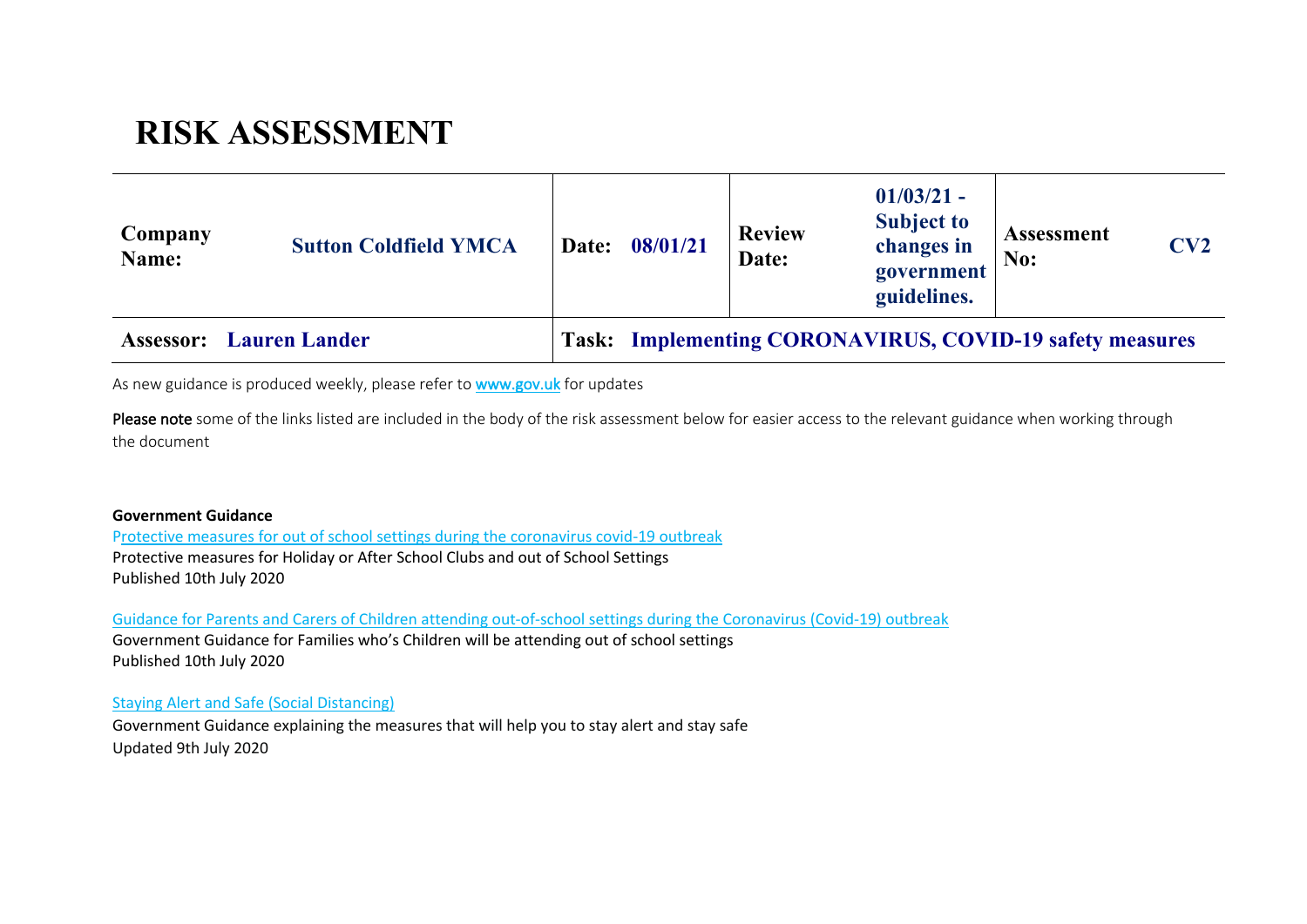#### Coronavirus-covid-19 getting tested

Government Guidance on coronavirus testing, including who is eligible for a test and how to get tested. Published 15 April 2020 Last updated 16th July 2020– Department for Health & Social Care

## Stay at home guidance for households with possible coronavirus covid-19 infection

Government Guidance for Families if somebody in their household has developed symptoms of Coronavirus updated 17<sup>th</sup> July 2020

### Working safely during coronavirus covid-19 5 steps to working safely

Practical actions for businesses to take based on 5 main steps Published 11<sup>th</sup> May 2020 Updated 10th July 2020

Safe working in education childcare and children's social care settings including the use of personal protective equipment PPE Updated 16<sup>th</sup> June 2020

COVID-19 decontamination in non-healthcare settings Updated 15 July 2020 – DfE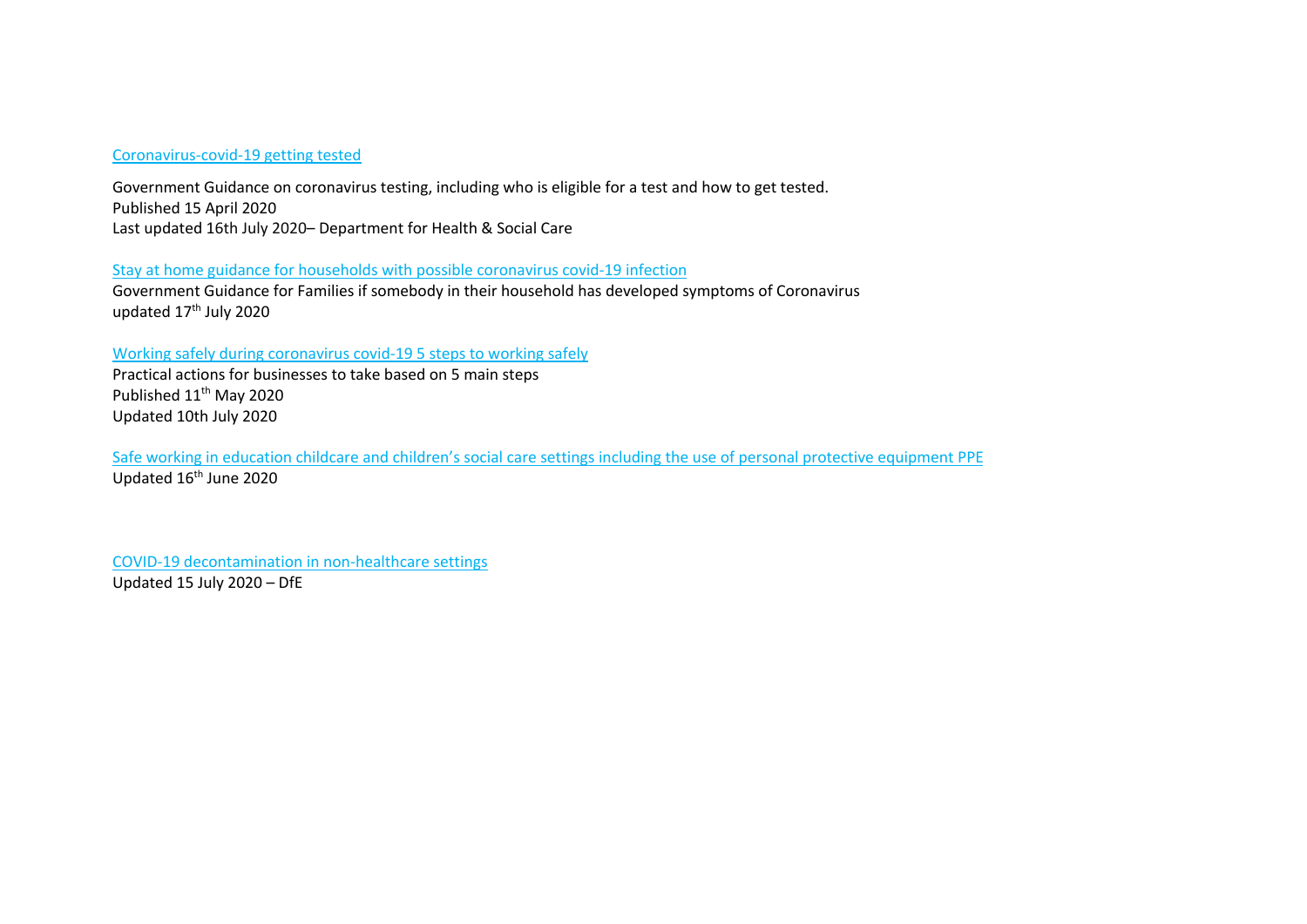| Haz<br>No. | <b>Significant Hazards</b><br>Look only for hazards which you<br>could reasonably expect to result in<br>significant harm e.g. slips/trips, work<br>at height, falling objects, vehicles,<br>electricity etc. | <b>People Affected</b><br>List groups of people<br>who may be at risk e.g.<br>maintenance staff,<br>contractors, cleaners,<br>public etc. | <b>Existing Controls</b><br>List controls that are already in place to<br>control the risk e.g. physical safeguards,<br>training, personal protective equipment etc.                                                                                                                                                                                                                                                                                                                                                                                                                                                                                                 | <b>Level of Risk</b><br>Decide on the level of risk<br>remaining.<br>(Likelihood x Severity) |     |             | <b>Further Action</b><br><b>Required</b><br>List further action required to<br>control significant risks. If there<br>is lots to do, make an action list.                                                                                                                                                                                                                                                        |
|------------|---------------------------------------------------------------------------------------------------------------------------------------------------------------------------------------------------------------|-------------------------------------------------------------------------------------------------------------------------------------------|----------------------------------------------------------------------------------------------------------------------------------------------------------------------------------------------------------------------------------------------------------------------------------------------------------------------------------------------------------------------------------------------------------------------------------------------------------------------------------------------------------------------------------------------------------------------------------------------------------------------------------------------------------------------|----------------------------------------------------------------------------------------------|-----|-------------|------------------------------------------------------------------------------------------------------------------------------------------------------------------------------------------------------------------------------------------------------------------------------------------------------------------------------------------------------------------------------------------------------------------|
|            | (STEP <sub>1</sub> )                                                                                                                                                                                          | (STEP <sub>2</sub> )                                                                                                                      | (STEP 3)                                                                                                                                                                                                                                                                                                                                                                                                                                                                                                                                                                                                                                                             | High                                                                                         | Med | Low         | (STEP <sub>4</sub> )                                                                                                                                                                                                                                                                                                                                                                                             |
| 1          | <b>Appropriate planning for</b><br><b>Children's bubbles and</b><br>allocation of staff is not<br>currently in place or in line<br>with government guidance.<br><b>Risk-</b> Transmission of Infection        | Children, Families<br>and Staff                                                                                                           | No more than 15 Children will<br>attend per week and we will work<br>within very strict bubbles; Group 1<br>and 2. There are up to 15 Children<br>in each group. Face to face delivery<br>will be delivered weekly with<br>groups attending on alternate<br>weeks. Staff will also be grouped<br>and alternated with the<br>children/young people. 2 Members<br>of staff will run group 1 and 2<br>different members of staff will run<br>group 2.<br>Due to the nature of our service,<br>the vulnerability of the children<br>along with the strict COVID-19<br>measures that need to be<br>implemented, there will be a higher<br>ratio of staff to children than |                                                                                              |     | $\mathbf x$ | We strongly encourage<br>parents and carers to not<br>send their children to any<br>other support group<br>services during this time to<br>avoid the increased risk of<br>transmission of infection.<br>For NHS Track and Trace<br>purposes, we will be<br>asking all staff and families<br>to update all contact<br>details. New consent<br>forms will be given out to<br>ensure all details are up to<br>date. |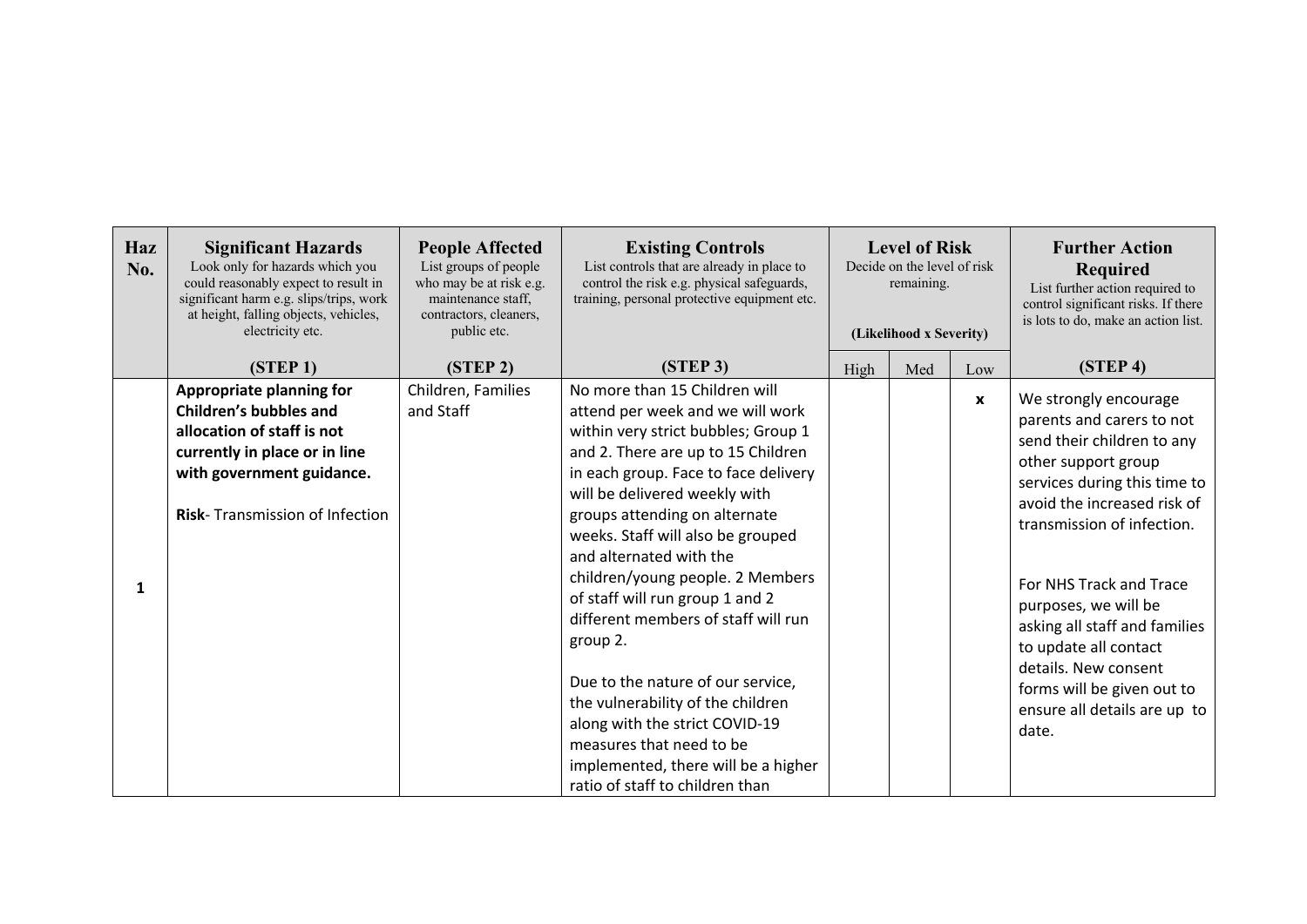| usually required. This will ensure<br>that we can effectively provide a<br>COVID-19 safe and enjoyable<br>environment for the children.                                                                                                                                                                                                                                                                                                                                                                                               | Parents will be required to<br>update us with any<br>changes to contact details.<br><b>Telephone Number</b> |
|---------------------------------------------------------------------------------------------------------------------------------------------------------------------------------------------------------------------------------------------------------------------------------------------------------------------------------------------------------------------------------------------------------------------------------------------------------------------------------------------------------------------------------------|-------------------------------------------------------------------------------------------------------------|
| The staff teams will be the same<br>each week, no additional YMCA<br>staff will enter our bubbles or our<br>space. Other YMCA staff and<br>residents will receive a copy of our<br>procedures. Under no<br>circumstances will any other YMCA<br>staff be able to enter our<br>designated space at all during the<br>day as this will compromise our<br>bubble system and increase the risk<br>of spread of infection. Any staff or<br>residents using other designated<br>space within the YMCA will be<br>expected to be mindful and | <b>Address</b><br>Second contact and their<br>contact details                                               |
| considerate.<br>We cannot allow parents and carers<br>into our setting as we need to<br>remain consistent with our bubble<br>system. Parents and Carers will be<br>asked to remain outside at pick<br>up/drop off times.<br>Whilst on the minibus or during a<br>session all staff must wear a<br>mask/face covering and also a face<br>shield. And all young people aged                                                                                                                                                             |                                                                                                             |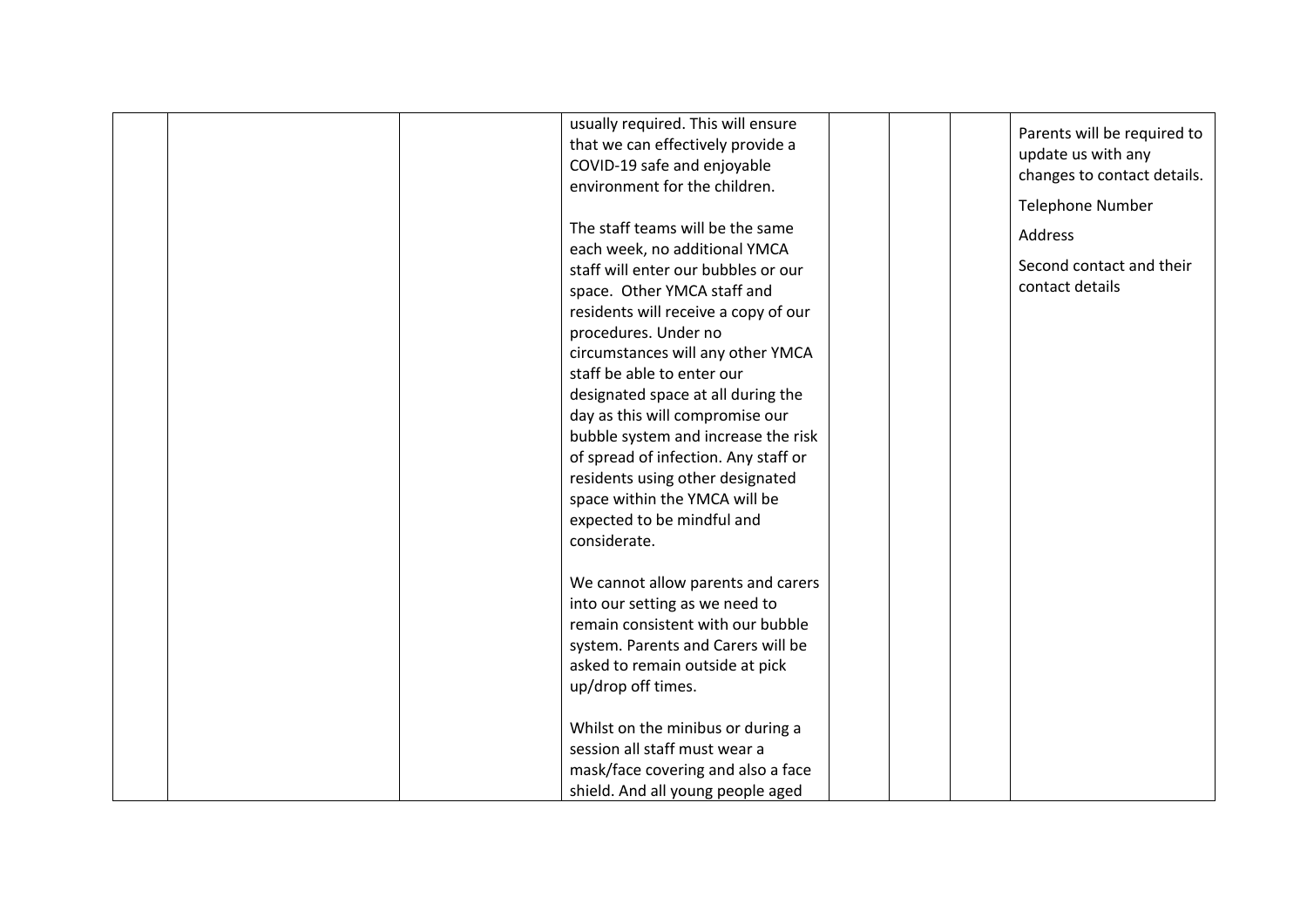|              |                                                                                                                                                                         |                                 | 11 and over must wear a mask or<br>face covering at all times unless<br>medically exempt. Medical<br>exemption must be proven.                                                                                                           |              |              |                                                                                                                           |
|--------------|-------------------------------------------------------------------------------------------------------------------------------------------------------------------------|---------------------------------|------------------------------------------------------------------------------------------------------------------------------------------------------------------------------------------------------------------------------------------|--------------|--------------|---------------------------------------------------------------------------------------------------------------------------|
| $\mathbf{2}$ | Parents and carers are not<br>fully informed of the health<br>and safety requirements for<br>the YMCA Young Carers<br>service<br><b>Risk-</b> Transmission of infection |                                 | Family Procedures will be made<br>available to all.<br>Risk Assessment will also be<br>published on our website and made<br>available to all.                                                                                            |              | $\mathbf{x}$ |                                                                                                                           |
| 3            | Children come to setting and<br>are unwell.<br><b>Risk-</b> Transmission of infection                                                                                   | Children, Families<br>and Staff | We will be using digital<br>thermometers to check the<br>children's temperature before they<br>enter their bubble. Any child/young<br>person who has a temperature<br>above 37.5 will not be permitted<br>access to the setting.         |              | $\mathsf{x}$ | Families will be supported<br>with the correct guidance<br>if their child becomes<br>unwell during their time at<br>club. |
| 4            | Staff are not fit and healthy<br>and put the children at risk<br><b>Risk-</b> Transmission of infection                                                                 |                                 | Staff will have their temperatures<br>taken before they start each shift.<br>Staff with a temperature above<br>37.5 will be sent home immediately<br>and asked to have a COVID test<br>before returning to work for the<br>next session. |              | $\mathbf{x}$ | Staff would be supported<br>with the correct guidance<br>if they were to develop<br>Coronavirus symptoms.                 |
| 5            | Our Service is unable to<br>observe Social Distancing<br><b>Risk-</b> Transmission of infection                                                                         | Children Families,<br>Staff     | Every effort will be taken for the<br>staff to maintain a safe 2 metre<br>distance between one another.<br><b>Staying Alert and Safe (Social</b><br>Distancing)                                                                          | $\mathbf{x}$ |              | Clear and appropriate<br>signage will be used<br>around the site.                                                         |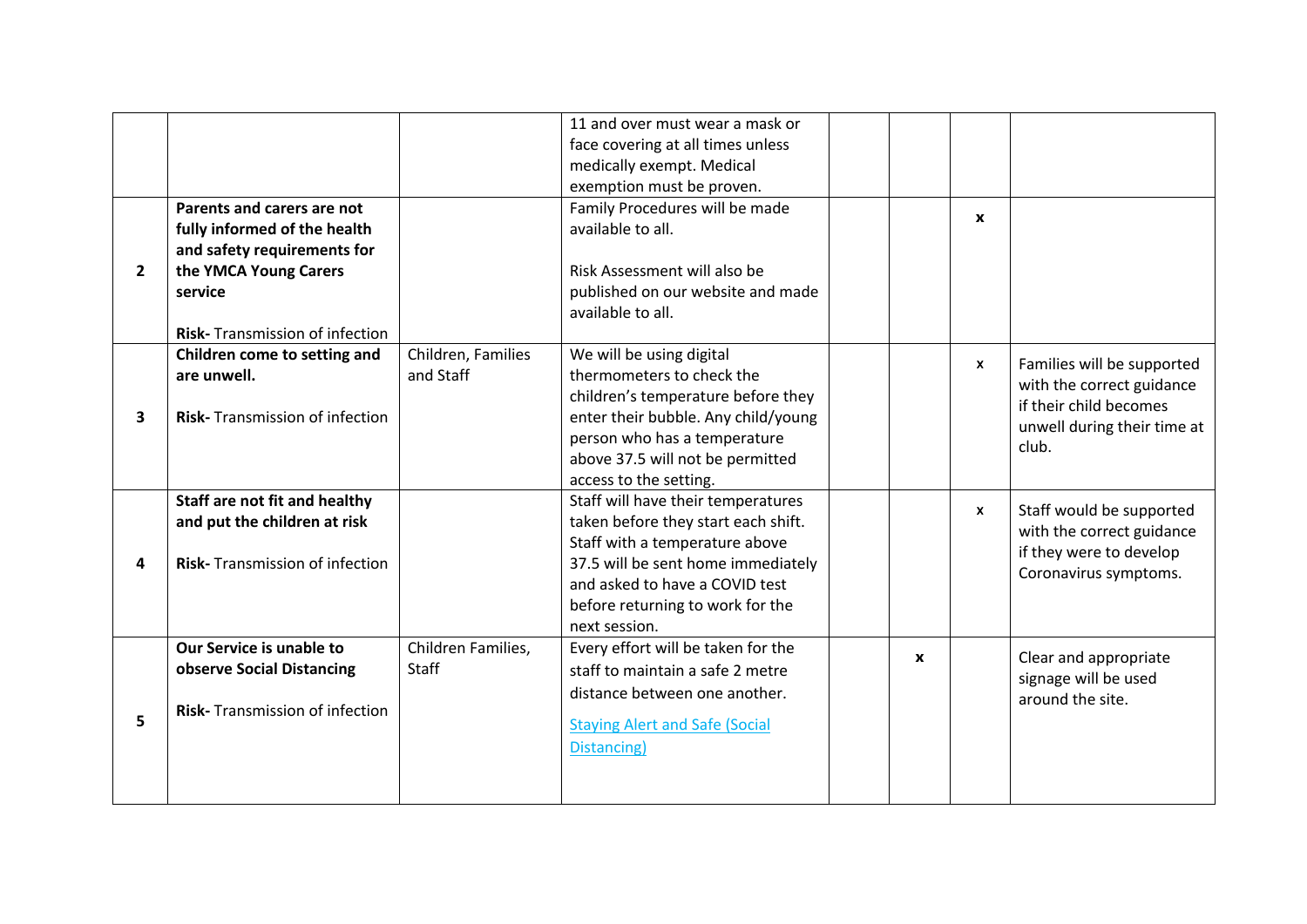|  | The children will be educated<br>around social distancing and<br>encouraged to maintain social<br>distances where possible.<br>The staff will have good knowledge<br>and understanding of the children's<br>needs and will be expected to use a<br>fair approach when reminding the<br>group about safe distances.<br>Care for young children or children<br>with special educational needs who<br>do not understand why they must<br>stay apart or who ignore distancing<br>guidelines<br>We will encourage only one adult to<br>drop off and pick up.<br>When families arrive on site, they<br>will queue along the side of the<br>building, making every effort to<br>adhere to 2m social distancing.<br>They will be called to the door, one<br>at a time, for a short handover and<br>for the children to be signed in. This<br>will be the same procedure for<br>signing out at pick up time. |  | Families will be notified of<br>their start and finish times,<br>in advance.<br>Arrangements can be<br>made with individual<br>families if there is a<br>requirement for a more<br>detailed handover. This<br>could be by phone call<br>before, during or after the<br>session or by email.<br>Parents will not be<br>permitted to stay on site<br>once their child has been<br>signed in or signed out of<br>the building |
|--|-----------------------------------------------------------------------------------------------------------------------------------------------------------------------------------------------------------------------------------------------------------------------------------------------------------------------------------------------------------------------------------------------------------------------------------------------------------------------------------------------------------------------------------------------------------------------------------------------------------------------------------------------------------------------------------------------------------------------------------------------------------------------------------------------------------------------------------------------------------------------------------------------------|--|----------------------------------------------------------------------------------------------------------------------------------------------------------------------------------------------------------------------------------------------------------------------------------------------------------------------------------------------------------------------------------------------------------------------------|
|--|-----------------------------------------------------------------------------------------------------------------------------------------------------------------------------------------------------------------------------------------------------------------------------------------------------------------------------------------------------------------------------------------------------------------------------------------------------------------------------------------------------------------------------------------------------------------------------------------------------------------------------------------------------------------------------------------------------------------------------------------------------------------------------------------------------------------------------------------------------------------------------------------------------|--|----------------------------------------------------------------------------------------------------------------------------------------------------------------------------------------------------------------------------------------------------------------------------------------------------------------------------------------------------------------------------------------------------------------------------|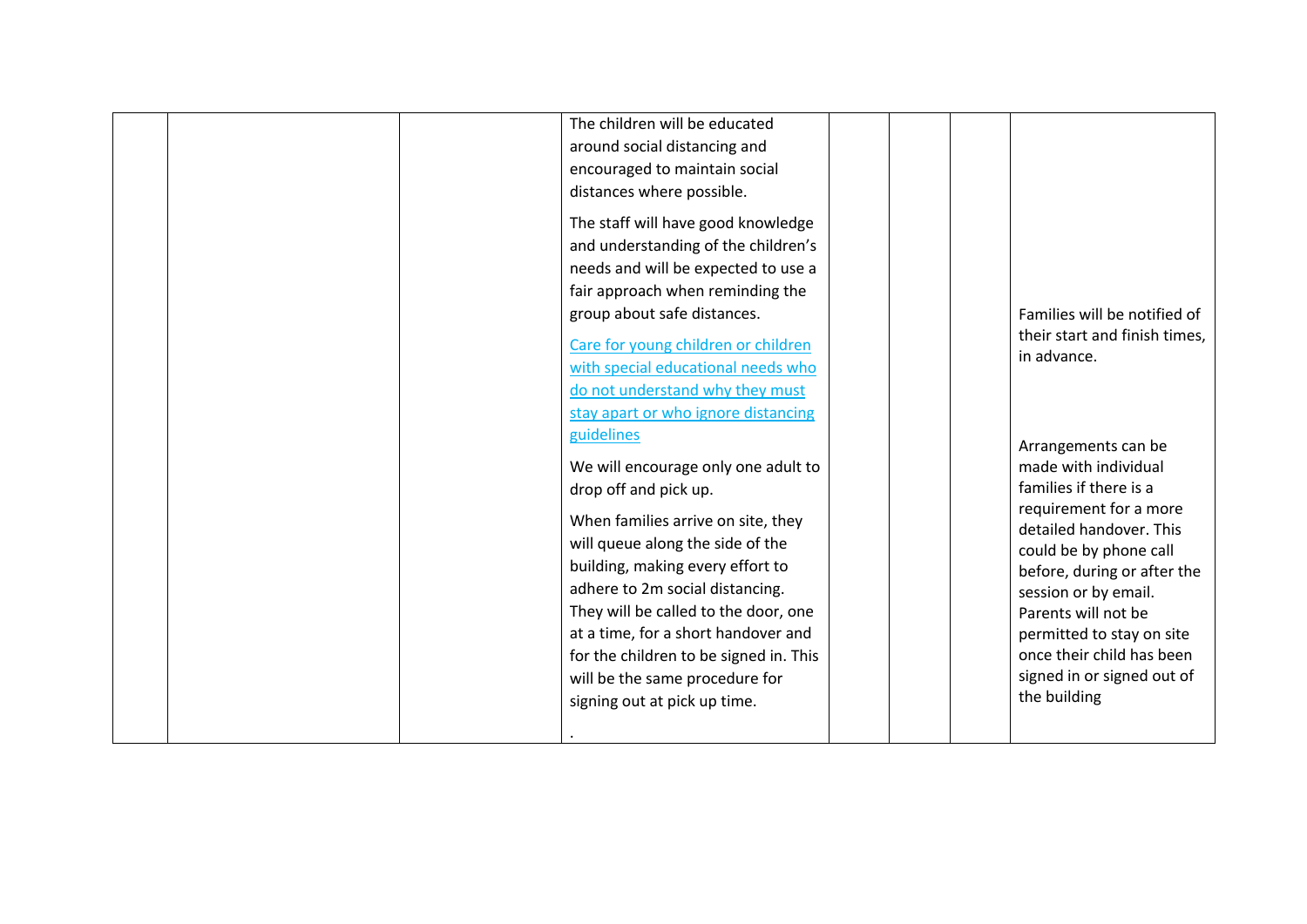|   |                                                                            |                                 | We will encourage all families to be<br>on time arriving at the YMCA at<br>their specified time.<br>At Main Site: If families are arriving<br>by foot or have parked at the top of<br>the drive, they will be encouraged<br>to keep to the right side of the<br>driveway and carefully walk down<br>being very mindful of vehicles, until<br>they reach the large gates. When<br>they reach the gates, they should<br>walk around the barriers and begin<br>the queue behind the "Please Wait<br>Here" sign. |  |                           |                                                                                                        |
|---|----------------------------------------------------------------------------|---------------------------------|--------------------------------------------------------------------------------------------------------------------------------------------------------------------------------------------------------------------------------------------------------------------------------------------------------------------------------------------------------------------------------------------------------------------------------------------------------------------------------------------------------------|--|---------------------------|--------------------------------------------------------------------------------------------------------|
|   |                                                                            |                                 | Staff will be asked to park their cars<br>at the top of the drive to ensure<br>that there are plenty of spaces<br>available and to ease the staggered<br>drop off and collection times                                                                                                                                                                                                                                                                                                                       |  |                           |                                                                                                        |
|   |                                                                            |                                 | At Fosseway: Parent can park their<br>cars in the parking spaces outside<br>the building and queue along the<br>front of the building. Markers have<br>been placed on the floor to<br>encourage social distancing.                                                                                                                                                                                                                                                                                           |  |                           |                                                                                                        |
| 6 | Limited space available to<br>accommodate 15 children and<br>staff bubble. | Children, Families<br>and Staff | The disability project will be using<br>Fosseway during the week to run<br>their own sessions. Lauren will be<br>going to Fosseway every Friday                                                                                                                                                                                                                                                                                                                                                              |  | $\boldsymbol{\mathsf{x}}$ | Parents and carers will be<br>required to apply Sun<br>cream to their child prior<br>to their arrival. |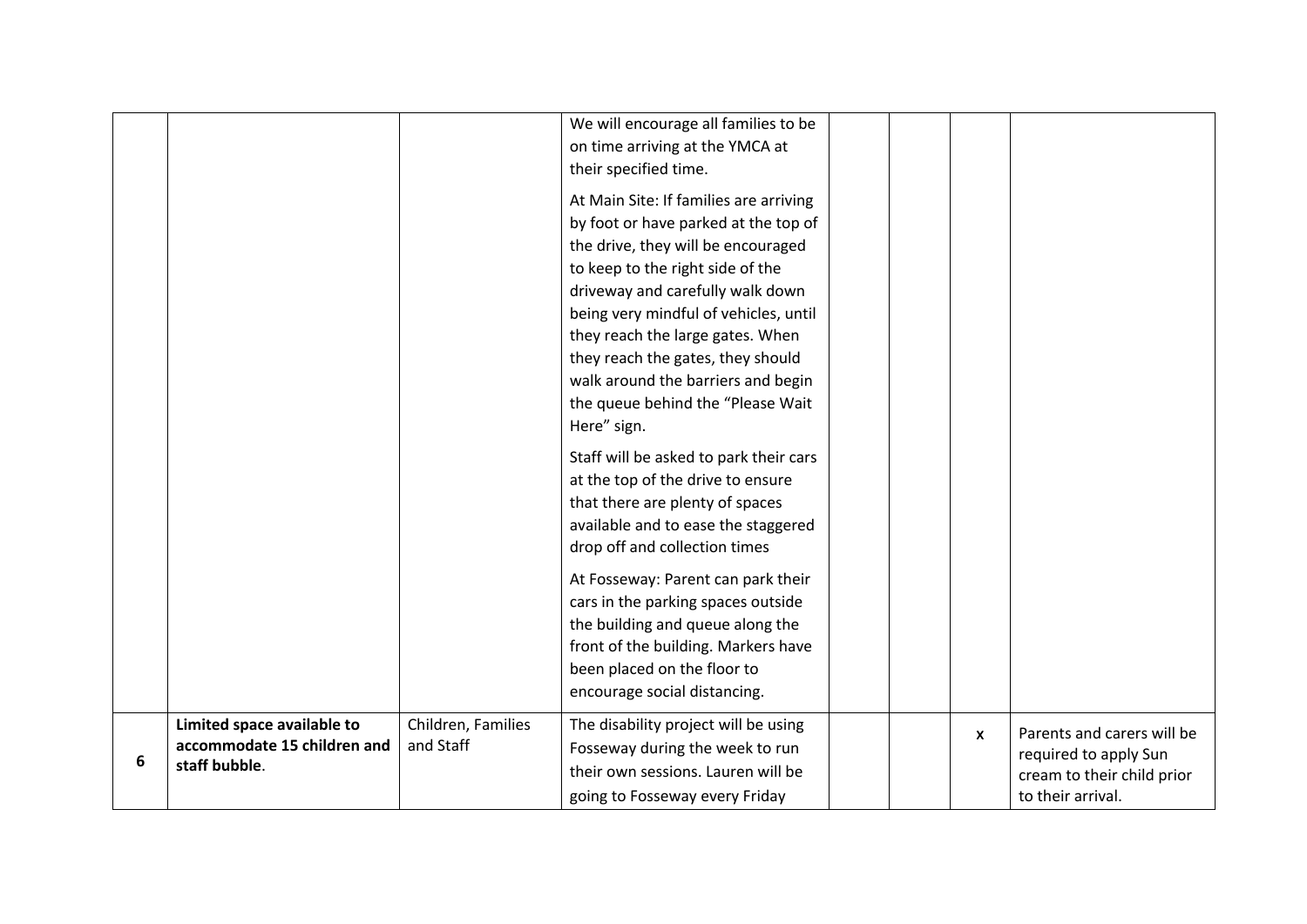|   | Risk-Transmission of Infection                                                                    |                                 | evening to do a full deep clean and<br>set up for the Saturday session.<br>Allowing ample time to ensure that<br>the venue has been cleaned and<br>made safe for use.<br>Square footage at Fosseway only<br>allow for 15 people to attend a<br>session at once (including staff)<br>however, group sizes have been<br>restricted further to ensure social<br>distancing can be done safely<br>during lockdown.<br>When using the building the back<br>door must be left open at all times<br>(with the gate shut to ensure<br>safety) to increase ventilation<br><b>Effective Infection Protection and</b><br>Control |              | Appropriate signage will<br>be used around the site<br>identifying specific areas.      |
|---|---------------------------------------------------------------------------------------------------|---------------------------------|-----------------------------------------------------------------------------------------------------------------------------------------------------------------------------------------------------------------------------------------------------------------------------------------------------------------------------------------------------------------------------------------------------------------------------------------------------------------------------------------------------------------------------------------------------------------------------------------------------------------------|--------------|-----------------------------------------------------------------------------------------|
| 7 | Hygeine procedures do not<br>comply with government<br>guidance<br>Risk-Transmission of Infection | Children, Families<br>and Staff | Very regular handwashing will be<br>encouraged throughout the day.<br>Children will wash their hands as<br>soon as they enter the building,<br>before and after activities, before<br>and after eating, after toileting and<br>last thing before they leave.                                                                                                                                                                                                                                                                                                                                                          | $\mathbf{x}$ | Use of posters to remind<br>and encourage consistent<br>regular reminders from<br>staff |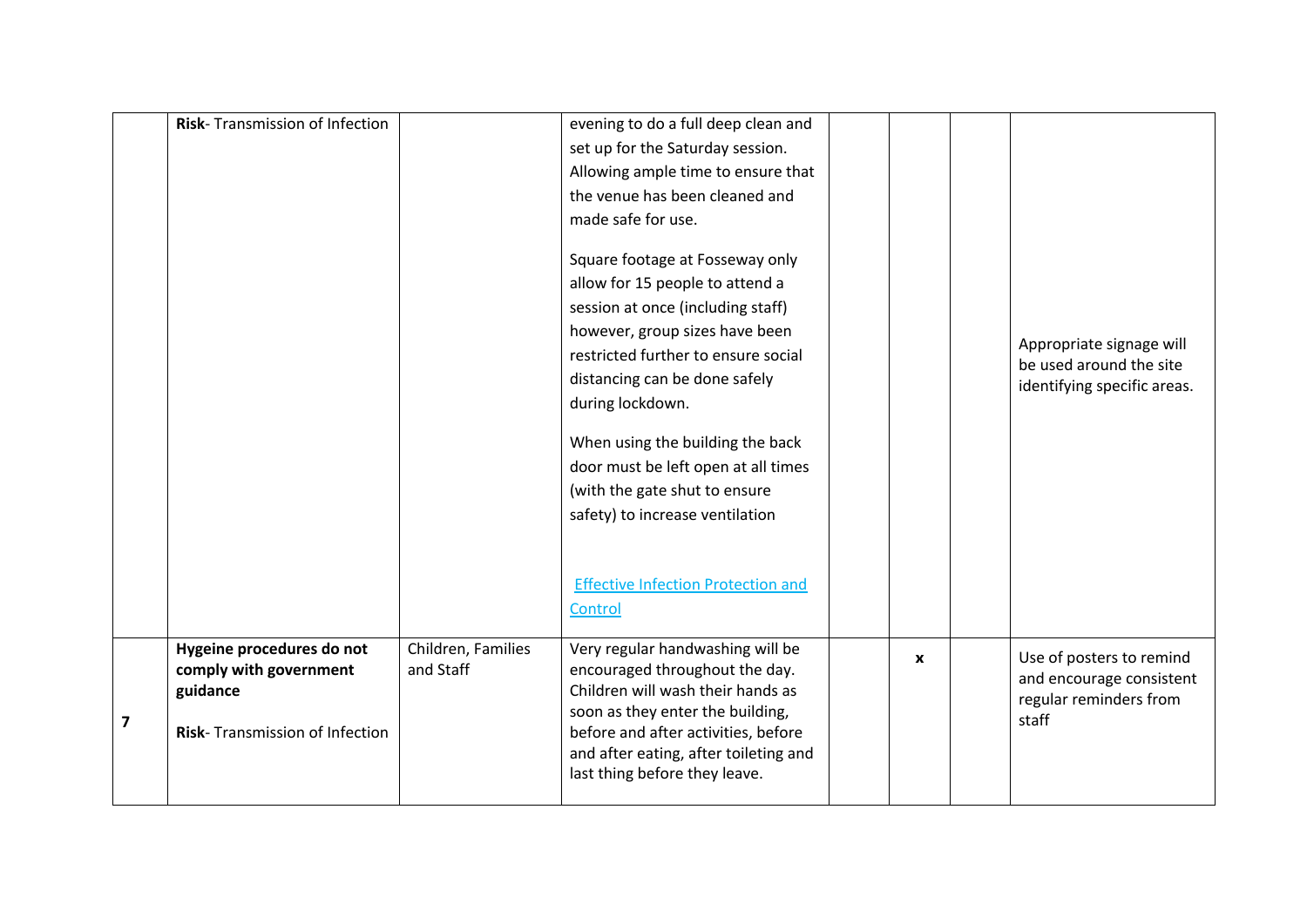|   |                                                       |                                 | <b>Handwashing</b><br>We will ensure that support is<br>available for children, where<br>necessary, to wash their hands at<br>the sinks, for 20 seconds, with<br>antibacterial soap.<br>We will also have Alcohol gel<br>appropriately stationed around the<br>building.<br>Tissues will be available and "catch<br>it, kill it, bin it promoted.<br>Waste bins, with lids, situated near<br>every activity area and in<br>bathrooms and will be emptied and<br>wiped over frequently.<br>We will encourage parents to talk<br>about and demonstrate good<br>hygiene practices at home.<br>PPE will be available for all staff and<br>will need to be worn during<br>personal care routines, including<br>First Aid, as detailed throughout<br>this assessment. |   | Children encouraged at<br>home and explanations<br>given about handwashing<br>where appropriate.<br>Family procedures<br>distributed in advance. |
|---|-------------------------------------------------------|---------------------------------|-----------------------------------------------------------------------------------------------------------------------------------------------------------------------------------------------------------------------------------------------------------------------------------------------------------------------------------------------------------------------------------------------------------------------------------------------------------------------------------------------------------------------------------------------------------------------------------------------------------------------------------------------------------------------------------------------------------------------------------------------------------------|---|--------------------------------------------------------------------------------------------------------------------------------------------------|
| 8 | <b>Toileting Procedures have not</b><br>been revised. | Children, Families<br>and Staff | Toilets will be cleaned frequently<br>and thoroughly throughout the day.                                                                                                                                                                                                                                                                                                                                                                                                                                                                                                                                                                                                                                                                                        | X | Staff procedure issued to<br>all staff and agreed/signed                                                                                         |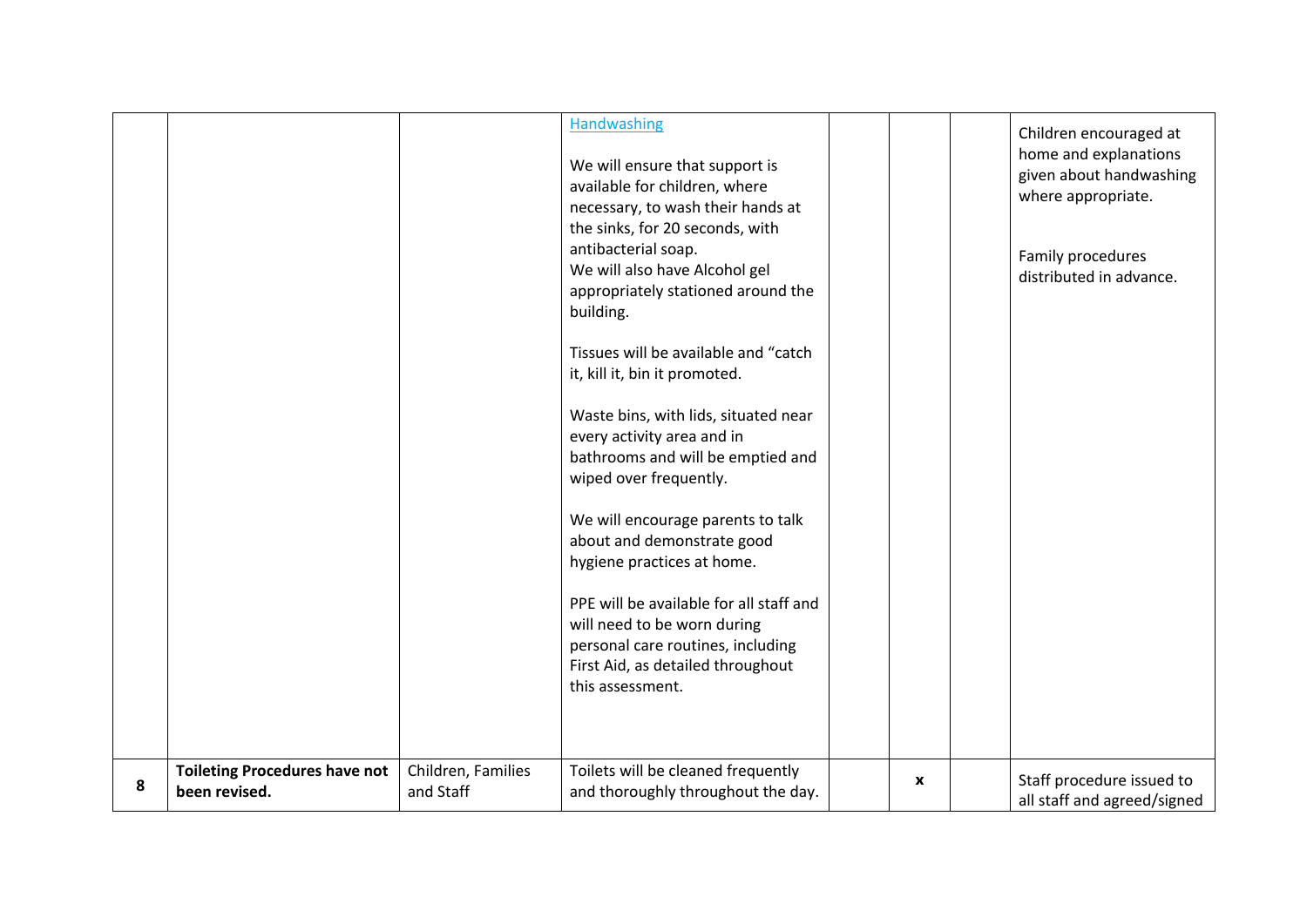|   |                                |                    | We have compiled a Rota and a            |                    | by all during staff        |  |
|---|--------------------------------|--------------------|------------------------------------------|--------------------|----------------------------|--|
|   | Risk-Transmission of Infection |                    | checklist; staff will carry out a toilet |                    | meetings.                  |  |
|   |                                |                    | check every 30 minutes; signing to       |                    |                            |  |
|   |                                |                    | confirm that this has been done to       |                    |                            |  |
|   |                                |                    | a good standard.                         |                    | PPE will be ordered in     |  |
|   |                                |                    |                                          |                    | advance                    |  |
|   |                                |                    | Where possible, staff will also clean    |                    |                            |  |
|   |                                |                    | after each use.                          |                    |                            |  |
|   |                                |                    |                                          |                    | <b>Cleaning products</b>   |  |
|   |                                |                    | If a child needs to be accompanied       |                    | available in all bathrooms |  |
|   |                                |                    | to the toilet by an adult, the staff     |                    |                            |  |
|   |                                |                    | will wear aprons and gloves. In          |                    |                            |  |
|   |                                |                    | addition, the staff will wear visors if  |                    |                            |  |
|   |                                |                    | they are required to get closer than     |                    |                            |  |
|   |                                |                    | 2m to the child.                         |                    |                            |  |
|   |                                |                    | Aprons and gloves will be disposed       |                    |                            |  |
|   |                                |                    | of and visors wiped over after each      |                    |                            |  |
|   |                                |                    | use.                                     |                    |                            |  |
|   |                                |                    | As mentioned, staff will use the         |                    |                            |  |
|   |                                |                    | staff toilets in the back of the         |                    |                            |  |
|   |                                |                    | building (marked as staff toilet) and    |                    |                            |  |
|   |                                |                    | will clean touch points after every      |                    |                            |  |
|   |                                |                    | use.                                     |                    |                            |  |
|   |                                |                    | Light switches                           |                    |                            |  |
|   |                                |                    | <b>Toilet lid</b>                        |                    |                            |  |
|   |                                |                    | Toilet seat                              |                    |                            |  |
|   |                                |                    | <b>Flush handles</b>                     |                    |                            |  |
|   |                                |                    | Taps                                     |                    |                            |  |
|   | <b>Appropriate cleaning</b>    | Children, Families | We will be implementing lots of          |                    |                            |  |
| 9 | procedures have not been       | and Staff          | measures to ensure the building is       | $\pmb{\mathsf{x}}$ | <b>Cleaning Rota</b>       |  |
|   | implemented.                   |                    | kept as clean as possible. We will       |                    | implemented                |  |
|   |                                |                    |                                          |                    |                            |  |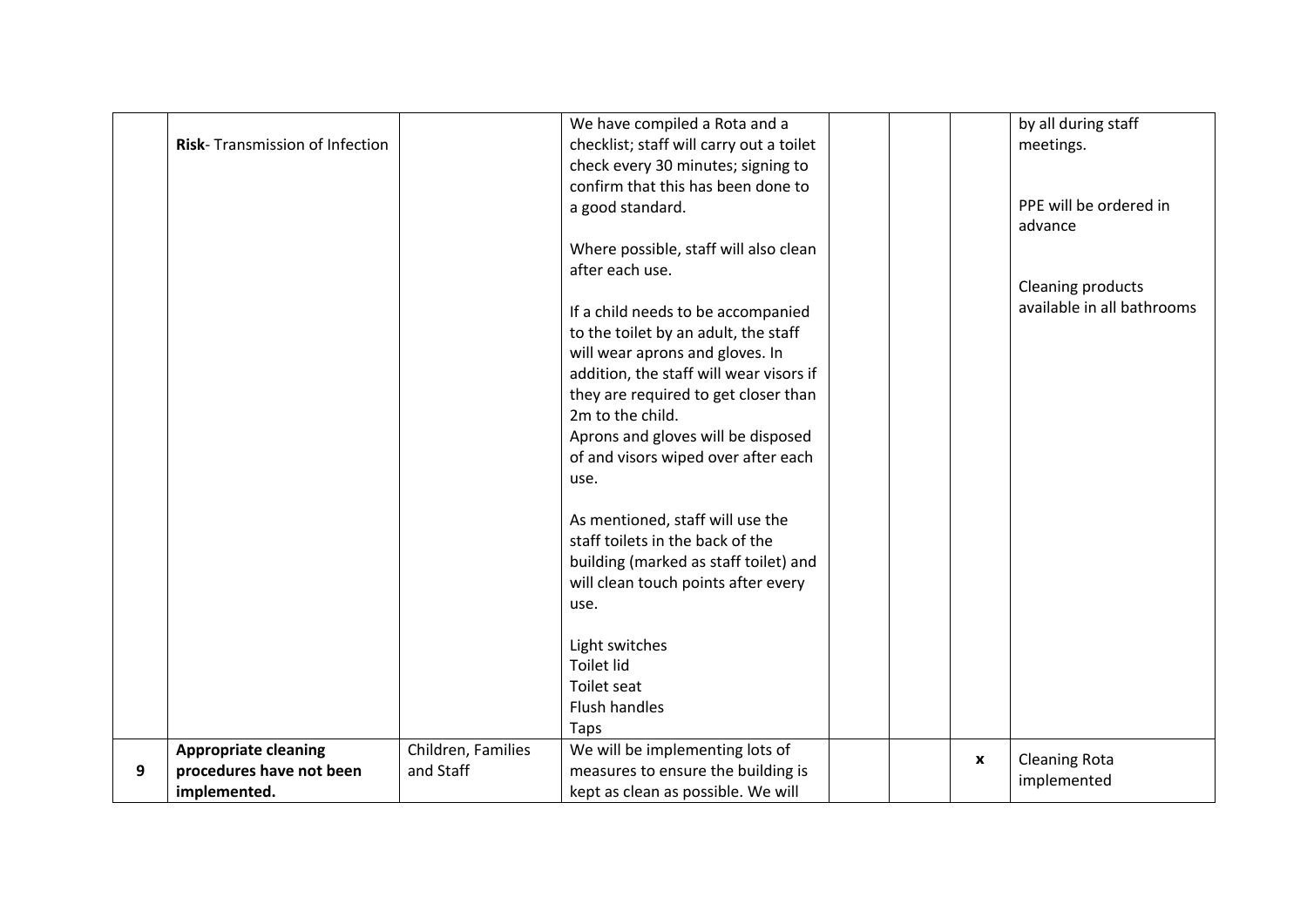| Risk-Transmission of Infection | have a clean and go procedure and<br>a daily cleaning rota. Where<br>communal area touch points, such<br>as door handles light switches, taps<br>and toilet flush handles will be<br>regularly cleaned throughout the<br>day. |  | Staff procedures to be<br>distributed during a staff<br>meeting to be held prior to<br>reopening. |
|--------------------------------|-------------------------------------------------------------------------------------------------------------------------------------------------------------------------------------------------------------------------------|--|---------------------------------------------------------------------------------------------------|
|                                | <b>Cleaning and Hygiene</b><br>We will be removing soft toys and                                                                                                                                                              |  |                                                                                                   |
|                                | furnishings because they are<br>difficult to keep clean.<br>Toys used during the day will be                                                                                                                                  |  |                                                                                                   |
|                                | wiped down regularly and then<br>deep cleaned at the end of the day,<br>using Milton, ready for use the next<br>session.                                                                                                      |  |                                                                                                   |
|                                | All tables and Chairs will be wiped<br>down after each activity and any<br>mats we put out on the floors will<br>be cleaned and wiped in between<br>activities.                                                               |  |                                                                                                   |
|                                | We will use wipe clean mats<br>indoors and outdoors.                                                                                                                                                                          |  |                                                                                                   |
|                                | At the end of every day, the staff<br>will carry out a thorough deep clean<br>of the building.                                                                                                                                |  |                                                                                                   |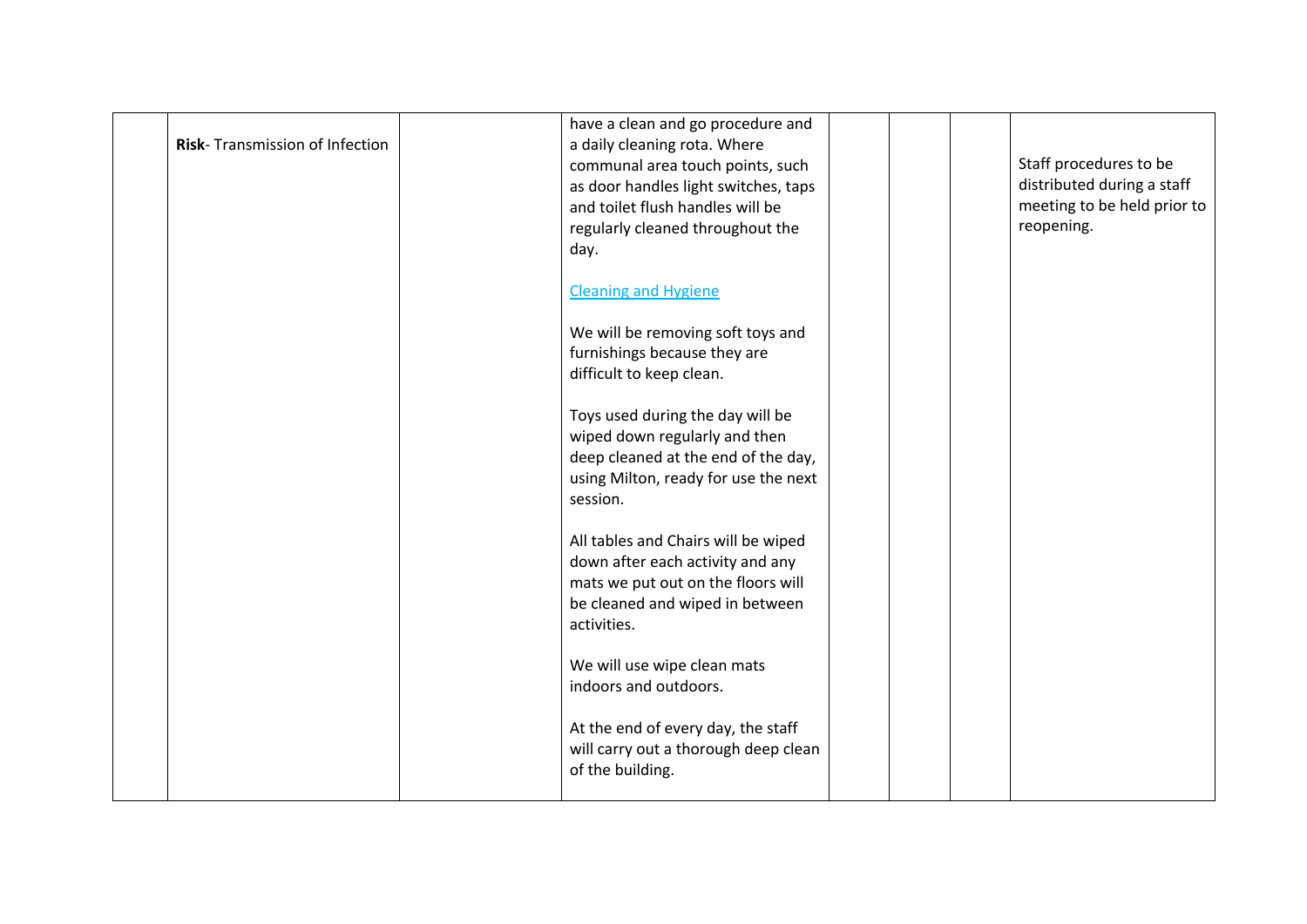|    |                                                     |                    | Wiping down ALL surfaces,<br>resources and equipment<br>using sanitizer and<br>disposable paper towels.<br>Staff will work through<br>checklist.<br>Mopping all floors, with<br>separate mop heads for<br>each area. Mop heads will<br>be washed at the end of<br>every day, in a washing<br>machine at a high<br>temperature.<br>Cleaning and disinfectant products<br>will be used in conjunction with<br>government advice.<br>COVID-19: cleaning in non-<br>healthcare settings<br>All cleaning products will be stored<br>safely in line our COSHH<br>assessment for the setting. Where<br>possible disposable cloths/paper |  |              |  |
|----|-----------------------------------------------------|--------------------|----------------------------------------------------------------------------------------------------------------------------------------------------------------------------------------------------------------------------------------------------------------------------------------------------------------------------------------------------------------------------------------------------------------------------------------------------------------------------------------------------------------------------------------------------------------------------------------------------------------------------------|--|--------------|--|
|    |                                                     |                    |                                                                                                                                                                                                                                                                                                                                                                                                                                                                                                                                                                                                                                  |  |              |  |
|    |                                                     |                    |                                                                                                                                                                                                                                                                                                                                                                                                                                                                                                                                                                                                                                  |  |              |  |
|    |                                                     |                    |                                                                                                                                                                                                                                                                                                                                                                                                                                                                                                                                                                                                                                  |  |              |  |
|    |                                                     |                    |                                                                                                                                                                                                                                                                                                                                                                                                                                                                                                                                                                                                                                  |  |              |  |
|    |                                                     |                    |                                                                                                                                                                                                                                                                                                                                                                                                                                                                                                                                                                                                                                  |  |              |  |
|    |                                                     |                    | towels will be used to reduce                                                                                                                                                                                                                                                                                                                                                                                                                                                                                                                                                                                                    |  |              |  |
|    |                                                     |                    | transmission.                                                                                                                                                                                                                                                                                                                                                                                                                                                                                                                                                                                                                    |  |              |  |
|    |                                                     |                    |                                                                                                                                                                                                                                                                                                                                                                                                                                                                                                                                                                                                                                  |  |              |  |
|    | Daily Activites have not been                       | Children, Families | When providing sensory activities,                                                                                                                                                                                                                                                                                                                                                                                                                                                                                                                                                                                               |  | $\mathbf{x}$ |  |
| 10 | modified to accommodate                             | and Staff          | we will use resources that can be                                                                                                                                                                                                                                                                                                                                                                                                                                                                                                                                                                                                |  |              |  |
|    | new procedures in line with<br>Covid 19 guidelines. |                    | disposed of after each use.                                                                                                                                                                                                                                                                                                                                                                                                                                                                                                                                                                                                      |  |              |  |
|    |                                                     |                    |                                                                                                                                                                                                                                                                                                                                                                                                                                                                                                                                                                                                                                  |  |              |  |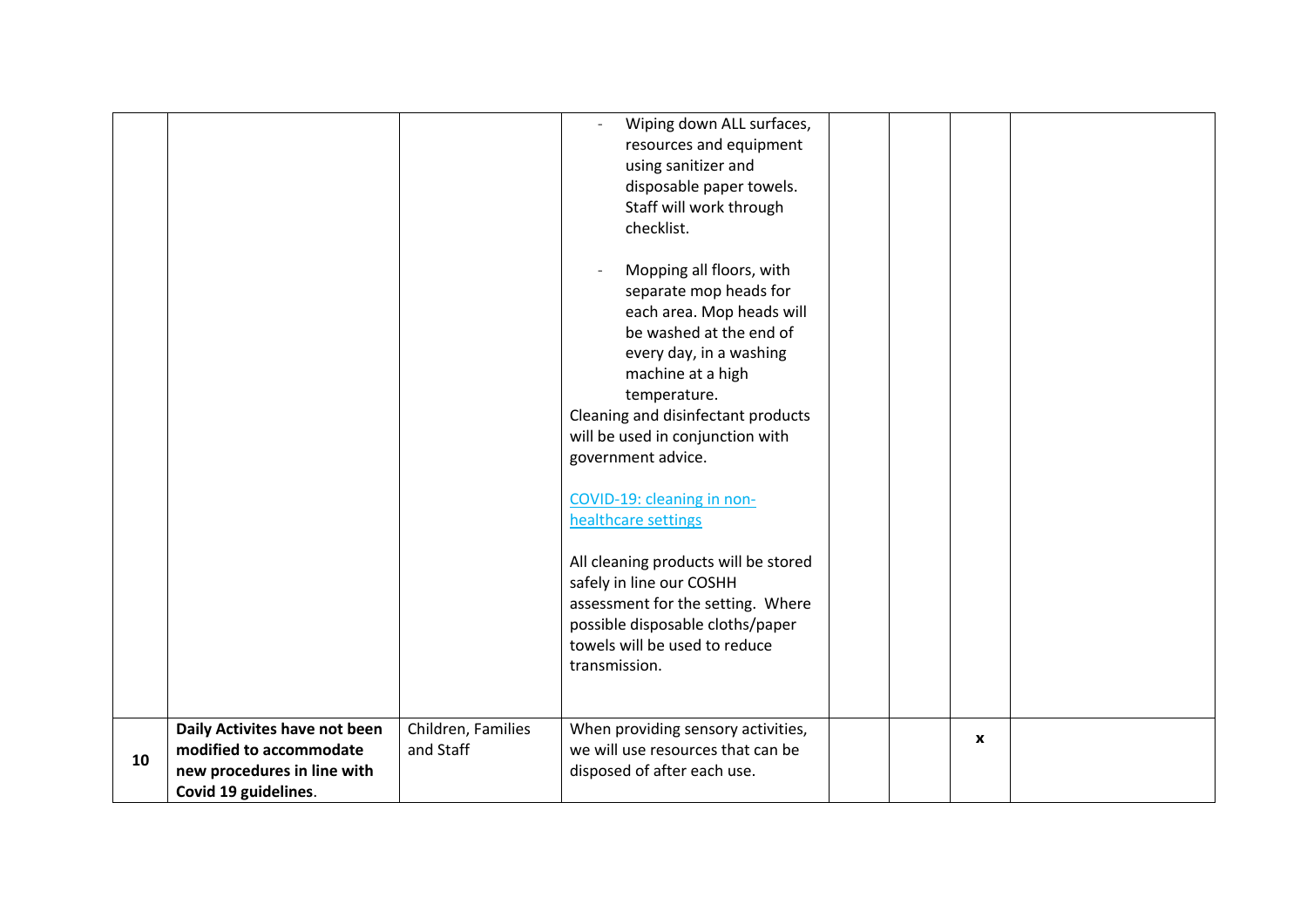|    | Risk-Transmission of Infection                                                                      |                                 | We will make playdough with the<br>children and then dispose of this at<br>the end of that am or pm session.                                                                                                                                              |  |             |  |
|----|-----------------------------------------------------------------------------------------------------|---------------------------------|-----------------------------------------------------------------------------------------------------------------------------------------------------------------------------------------------------------------------------------------------------------|--|-------------|--|
|    |                                                                                                     |                                 | No cooking activities will be done<br>whilst still in lockdown to ensure<br>reduced transmission. Any activities<br>done with young people will be<br>done using separate resources<br>where possible                                                     |  |             |  |
|    |                                                                                                     |                                 | Planned craft sessions will be<br>agreed, and resources prepared for<br>each child before weekly bubbles<br>commence.                                                                                                                                     |  |             |  |
|    |                                                                                                     |                                 | We will use our social media<br>platforms to help families stay up to<br>date with the daily activities. We<br>will be adhering to our<br>Safeguarding Procedure and will<br>not post any photos of children<br>who haven't given us consent to do<br>SO. |  |             |  |
|    |                                                                                                     |                                 | Any items crafted/drawn/painted<br>will be sent home at the end of the<br>day.                                                                                                                                                                            |  |             |  |
| 11 | Lunchtime routines have not<br>been revised in order to<br>reduce the transmission of<br>infection. | Children, Families<br>and Staff | Usually, breakfast would be<br>provided to Release Minis every<br>morning and Release Juniors would<br>have snacks available throughout                                                                                                                   |  | $\mathbf x$ |  |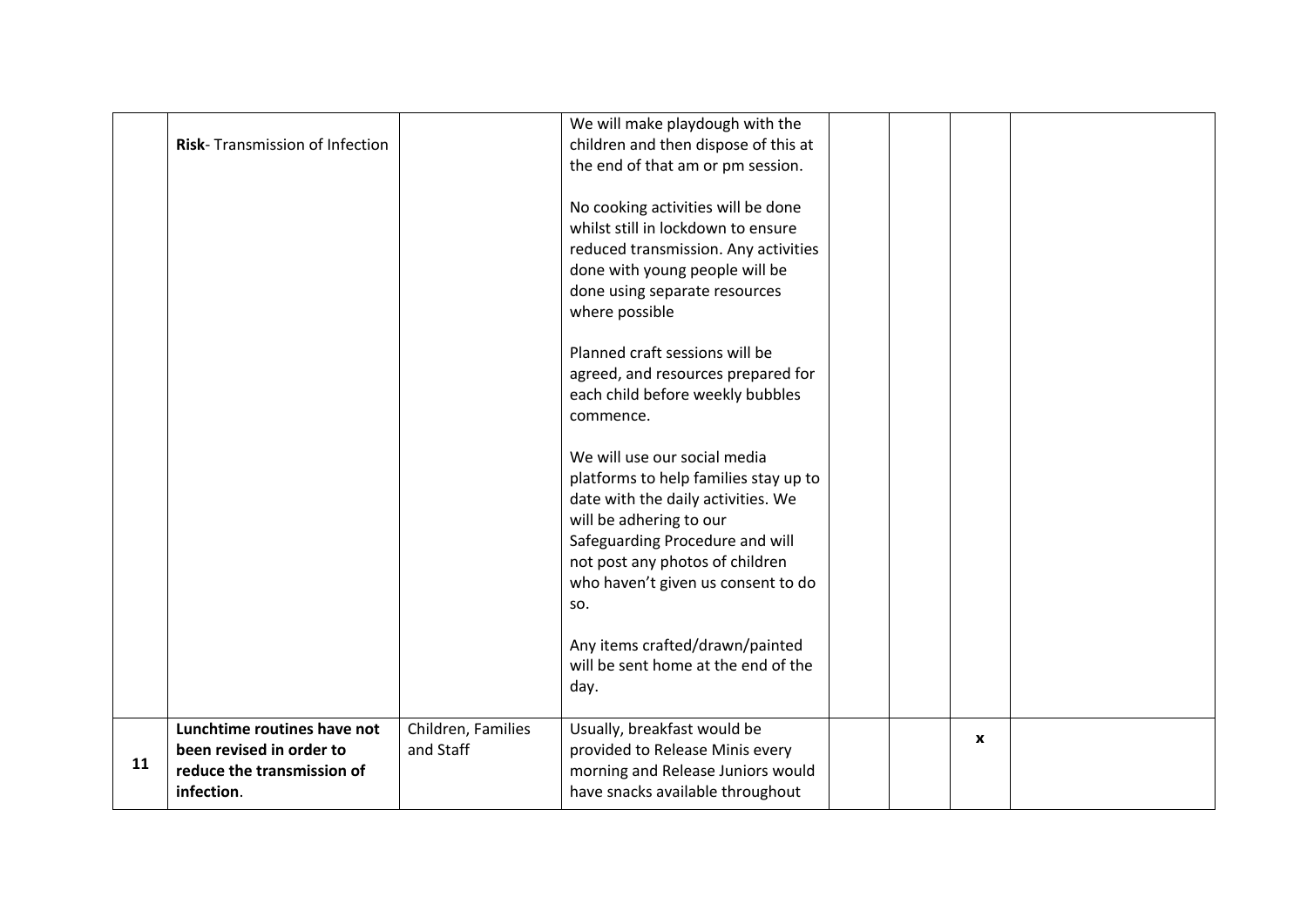|    | Risk-Transmission of Infection                                                                                                                                                                                                                                |                                 | the session. Due to the increased<br>infection risk we have decided to<br>suspend all food at our sessions and<br>will not be doing cooking activities.<br>Children/young people will be<br>welcome to bring their own food if<br>they wish to do so and drinks will<br>still be provided for everyone who<br>attends. In a plastic cup which will<br>be disposed of at the end of each<br>session.                                                                                                                                                                                                                                                                                                                                  |              |                                                                                                                                                                                                                                                                                                                                                                                                                                                                                                                                                  |
|----|---------------------------------------------------------------------------------------------------------------------------------------------------------------------------------------------------------------------------------------------------------------|---------------------------------|--------------------------------------------------------------------------------------------------------------------------------------------------------------------------------------------------------------------------------------------------------------------------------------------------------------------------------------------------------------------------------------------------------------------------------------------------------------------------------------------------------------------------------------------------------------------------------------------------------------------------------------------------------------------------------------------------------------------------------------|--------------|--------------------------------------------------------------------------------------------------------------------------------------------------------------------------------------------------------------------------------------------------------------------------------------------------------------------------------------------------------------------------------------------------------------------------------------------------------------------------------------------------------------------------------------------------|
| 12 | <b>Staff and Families do not</b><br>understand their<br>responsibilities should a child<br>become unwell, developing<br>symptoms of Covid 19 prior<br>to, during or post their week<br>at Sutton Coldfield YMCA<br>Release.<br>Risk-Transmission of Infection | Children, Families<br>and Staff | If a child becomes unwell whilst<br>present in our setting, their<br>parents/carers will be contacted<br>immediately and asked to come<br>and collect their child. Whilst the<br>child is waiting to be collected, they<br>will be separated from the rest of<br>the group in a well-ventilated space<br>and isolated (in the 1:1 room) with<br>a member of staff. A facemask will<br>be worn by the member of staff as<br>well as gloves, an apron and face<br>shield.<br>Once a poorly child or an unwell<br>member of staff has left the setting,<br>all areas of the setting will be<br>thoroughly cleaned and disinfected.<br>If an area has been heavily<br>contaminated, such as visible bodily<br>fluids, from a person with | $\mathbf{x}$ | Parents/carers will be<br>asked to be vigilant in<br>there exposure to others<br>and staff will regularly<br>check in with parents to<br>ensure that everyone in<br>their household are safe<br>and well.<br>We will need consent that<br>staff and families will<br>notify us of any changes to<br>the health of themselves,<br>the children or anybody<br>else who lives within the<br>same household. Which<br>will be asked for in writing<br>from each family before<br>the sessions begin.<br>Stay at home guidance<br>for households with |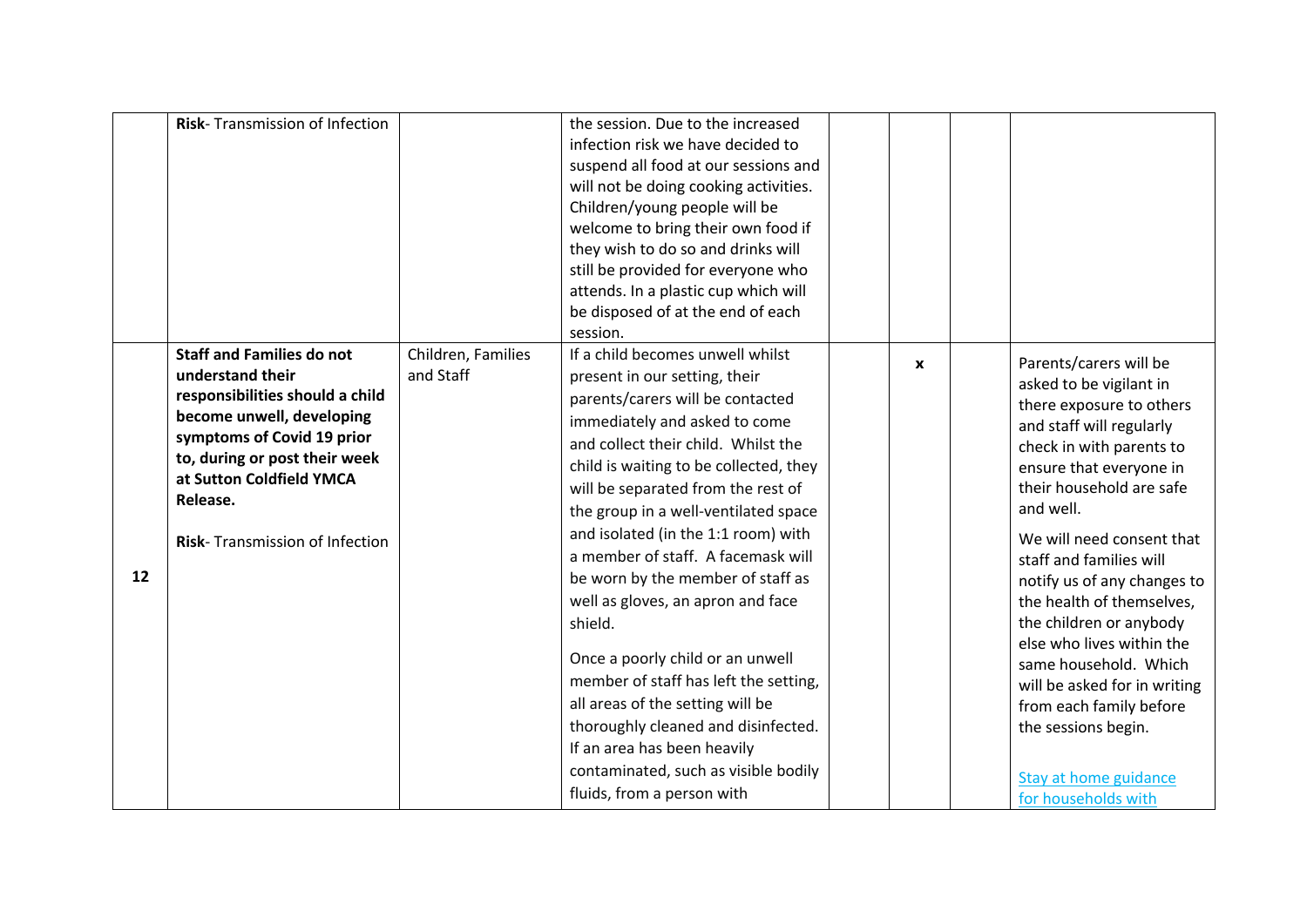|  | suspected coronavirus protection                                 |  | possible coronavirus |
|--|------------------------------------------------------------------|--|----------------------|
|  | for the eyes, mouth and nose full                                |  | covid-19 infection   |
|  | PPE should be worn by the cleaner                                |  |                      |
|  | as well as wearing gloves and an                                 |  |                      |
|  | apron. Any PPE used and other                                    |  |                      |
|  | waste will be disposed of safely in                              |  |                      |
|  | accordance with the government                                   |  |                      |
|  | guidance dependant on a positive                                 |  |                      |
|  | or negative test result.                                         |  |                      |
|  |                                                                  |  |                      |
|  | Decontamination                                                  |  |                      |
|  | We have a good stock of disposable                               |  |                      |
|  | gloves and aprons. We have also                                  |  |                      |
|  | purchased moisture resistant face                                |  |                      |
|  | masks and face visors.                                           |  |                      |
|  |                                                                  |  |                      |
|  | Families will be informed to follow                              |  |                      |
|  | current government guidance                                      |  |                      |
|  | about testing for their child and will                           |  |                      |
|  | be required to inform our setting                                |  |                      |
|  | immediately with the result.                                     |  |                      |
|  |                                                                  |  |                      |
|  | Stay at home guidance for<br>households with possible            |  |                      |
|  | coronavirus covid-19 infection                                   |  |                      |
|  |                                                                  |  |                      |
|  | Tests are available through the NHS                              |  |                      |
|  | for anybody if they display                                      |  |                      |
|  | symptoms of coronavirus. (YMCA                                   |  |                      |
|  | Staff are also looking into lateral                              |  |                      |
|  | flow testing kits for staff members<br>to use on a weekly basis) |  |                      |
|  |                                                                  |  |                      |
|  |                                                                  |  |                      |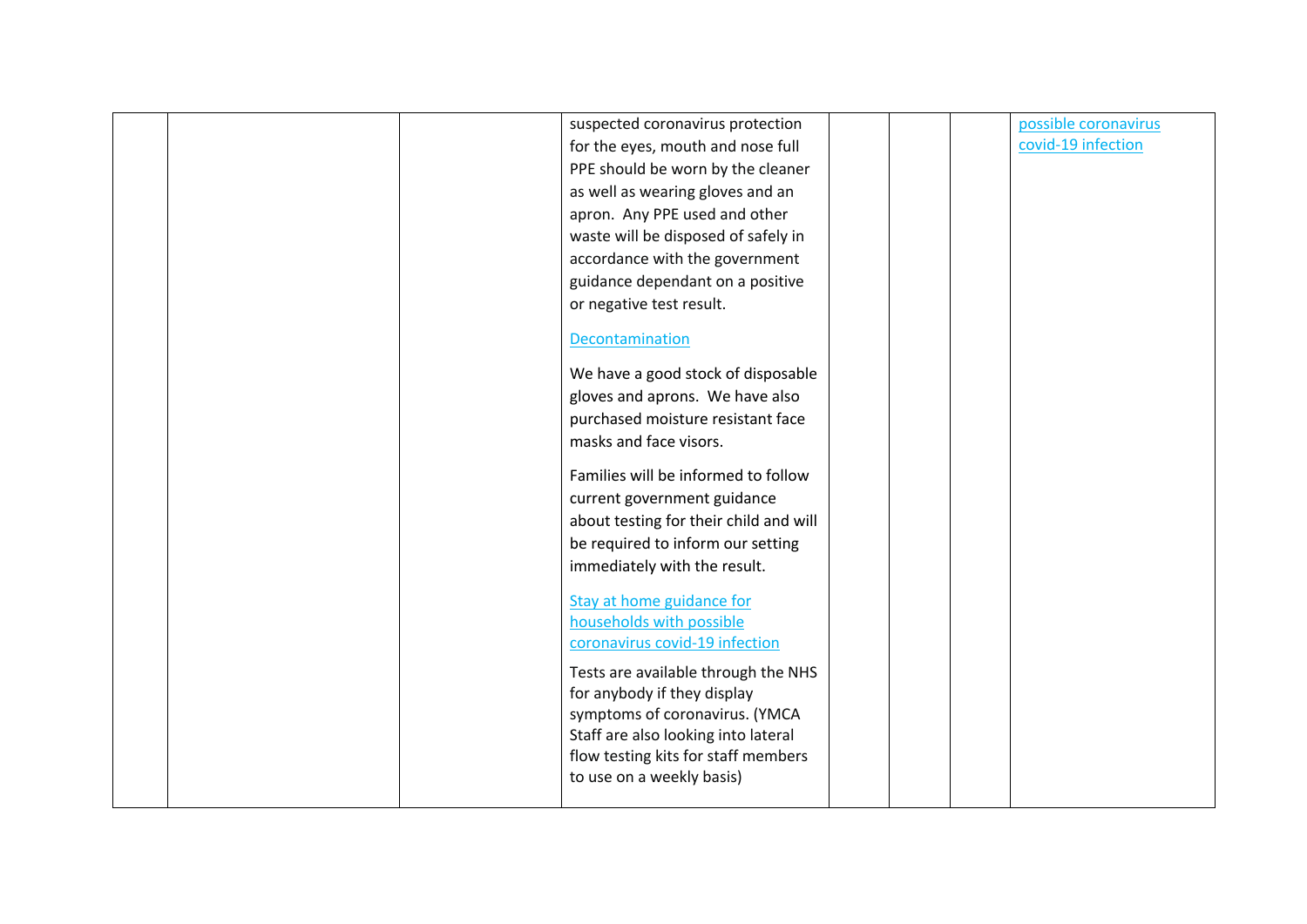|    |                               | If a child or staff member develops   |              |                             |
|----|-------------------------------|---------------------------------------|--------------|-----------------------------|
|    |                               | any symptoms of Coronavirus, we       |              |                             |
|    |                               | will close our bubble and cease the   |              |                             |
|    |                               | provision for the remainder of that   |              |                             |
|    |                               | day. The individual will be asked to  |              |                             |
|    |                               | have a COVID test and on a            |              |                             |
|    |                               | negative result, provision can        |              |                             |
|    |                               | continue. In the result of a positive |              |                             |
|    |                               | result, all staff and young people    |              |                             |
|    |                               | will be asked to self-isolate for at  |              |                             |
|    |                               | least 10 days.                        |              |                             |
|    |                               | We will maintain records of anyone    |              |                             |
|    |                               | who has developed symptoms            |              |                             |
|    |                               | whilst present in the setting. If     |              |                             |
|    |                               | after enquiries we think the          |              |                             |
|    |                               | transmission could be setting         |              |                             |
|    |                               | related, we will report the matter    |              |                             |
|    |                               | under RIDDOR                          |              |                             |
|    |                               |                                       |              |                             |
|    | Childrens' behaviour does not | It has been determined that no        | $\mathbf{x}$ | Social Stories to be        |
|    | comply with social distancing | significant revisions to our          |              | provided to the families to |
|    | guidance.                     | behavior policy are required due      |              | share with Children about   |
|    |                               | to the provision being                |              | "Things that will be the    |
|    |                               | implemented for bubbles,              |              | same and things that will   |
| 13 |                               | additional staff and awareness        |              | be different".              |
|    |                               | of government guidance.               |              |                             |
|    |                               | Additional risk assessments will be   |              |                             |
|    |                               | written for individual children       |              |                             |
|    |                               | where necessary.                      |              |                             |
|    |                               |                                       |              |                             |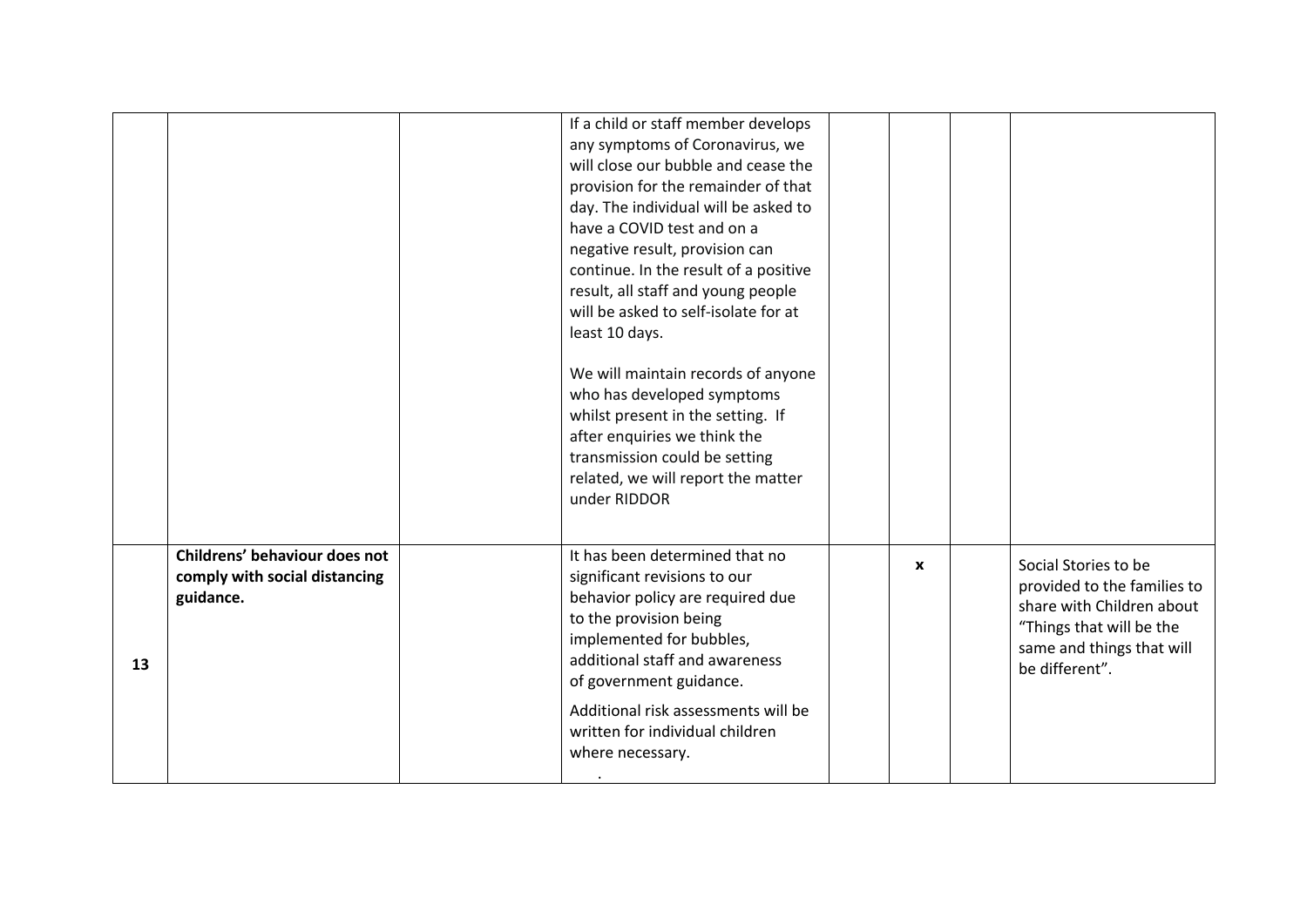|    |                                                                                                            |                                 | Staff will model social distancing<br>consistently.<br>Parents will be asked to reinforce<br>the importance of social distancing,<br>where appropriate.                                                                                                                                                                                                                                                                                                       |              |              |                                                                 |
|----|------------------------------------------------------------------------------------------------------------|---------------------------------|---------------------------------------------------------------------------------------------------------------------------------------------------------------------------------------------------------------------------------------------------------------------------------------------------------------------------------------------------------------------------------------------------------------------------------------------------------------|--------------|--------------|-----------------------------------------------------------------|
| 14 | Safeguarding<br><b>Risk: Affected emotional</b><br>wellbeing of the children                               | Children and<br><b>Families</b> | We will continue to adhere to<br>our safeguarding policy and<br>procedures and all staff will be<br>mindful about the emotional<br>wellbeing of all children<br>attending our Release sessions.<br>Children will be supported as<br>necessary and Parents will be<br>encouraged to communicate<br>with the team if they feel that<br>there is anything for us to be<br>made aware of; such as<br>increased anxieties or maybe a<br>bereavement in the family. | $\mathbf{x}$ |              | Sign posting and Support<br>can be provided where<br>necessary. |
| 15 | <b>Staff have been insufficiently</b><br>briefed on expectations<br><b>Risk: Transmission of Infection</b> | Children, Families<br>and Staff | Staff will be issued with a "Staff<br>Procedures" document during a<br>staff meeting. This meeting will<br>be conducted in advance to the<br>reopening of our service and<br>Staff will have the opportunity<br>to raise any uncertainties and<br>will be supported through these.                                                                                                                                                                            |              | $\mathbf{x}$ | Risk Assessment to be<br>provided to all Staff.                 |